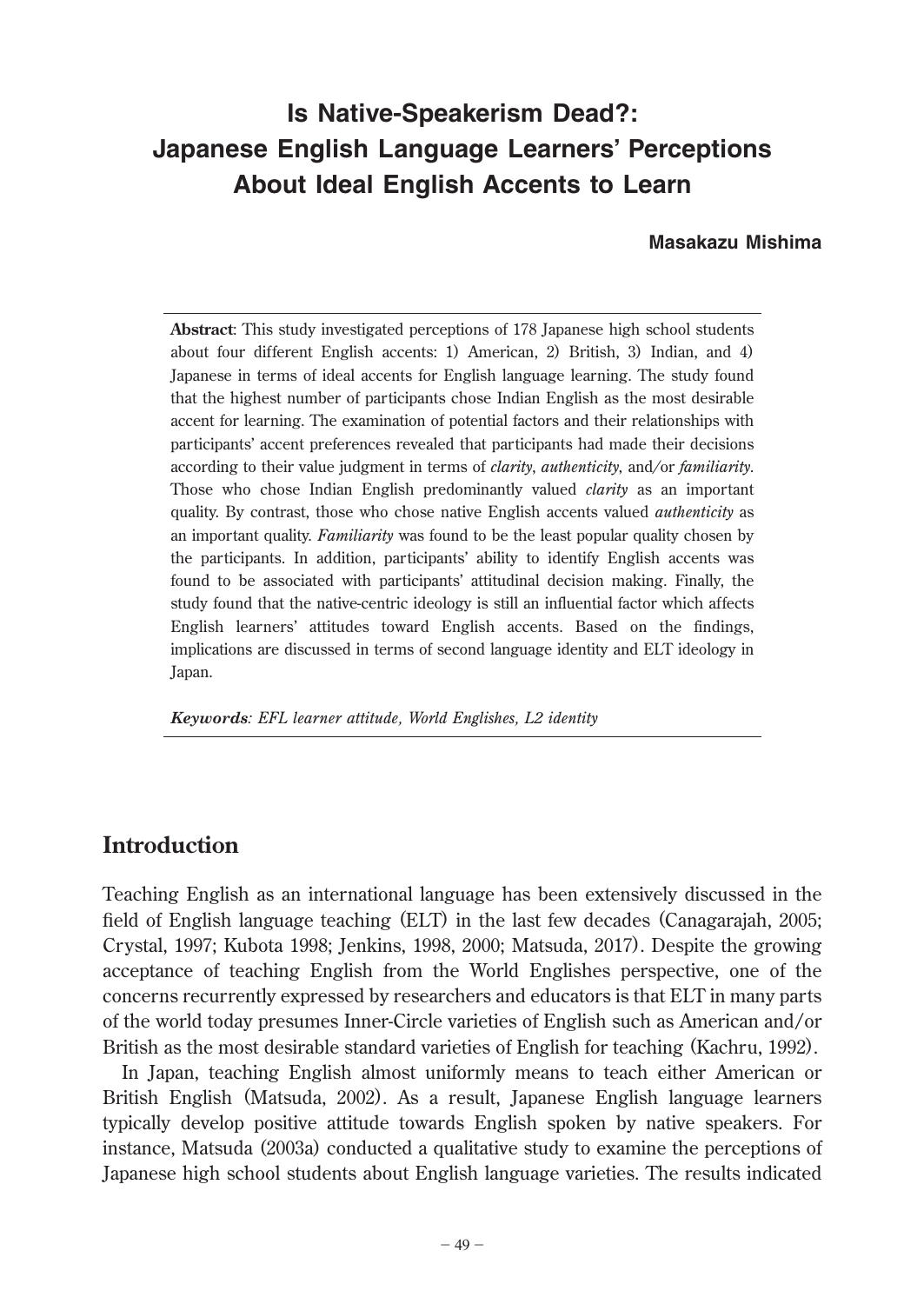that the students held distinctively Western centric views of English and that American or British English is the only appropriate English for learning. However, while learners view the select varieties of English as the only authentic English in the world, they tend to negatively view other varieties of English (Cargile, Takai, & Rodriguez, 2006; Matsuda, 2002). Kubota (1999) also shared a similar view regarding Japanese learners' attitudes towards native and non-native English speakers. She argued that "the dominance of English influences the Japanese language and people's views of language, culture, race, ethnicity and identity which are affected by the world view of native English speakers, and that teaching English creates cultural and linguistic stereotypes not only of English but also of Japanese people" (p. 295).

 The line of research above suggests that Japanese learners' attitudes towards varieties of English are a reflection of the political as well as ideological nature of ELT in Japan. This native English centric ideology in ELT and its influence on learner attitude is referred to as native-speakerism (Holliday, 2006). A manifestation of native-speakerism is often visible in learners' attitudes towards nonstandard varieties of English speakers most particularly in their accents (Cargile et al., 2006; Dalton-Puffer, Kaltenboeck, & Smit, 1997).

 Edwards (1982) posited three potential reasons why the stereotypical negative evaluations of non-standard English varieties are uniformly present across different languages and cultures: 1) intrinsic linguistic inferiorities or superiorities, 2) intrinsic aesthetic differences, or 3) social convention or preference (p. 21). Among these three potential factors, "social convention or preference" has been supported extensively by researchers (Cargile et al, 2006; Ladegaard, 1998; Matsuda, 2003a). In a similar vein, Cargile et al, (2006) argued that learner attitudes towards English accents are influenced by personal factors such as linguistic proficiency, personal beliefs, and preference.

 While a number of the available studies to date have shown that English language learners typically develop negative attitudes towards nonstandard varieties of English, Mckenzie (2008) found that Japanese university students showed complex and mixed attitudes towards often negatively rated English accents. For example, Scottish English (a nonstandard native variety) and heavily accented Japanese English (a non-native variety) were rated positively by the participants in terms of *social attractiveness* whereas these varieties were rated negatively in terms of *social competence*. A notable finding of this study is that learner attitudes may well vary according to the evaluation criteria adopted (e.g., *social competence*). Thus, it is possible, whether it is positive or negative, that learner attitudes are not a fixed property of any given-English variety, but rather learners' attitudinal decisions may well be in constant flux depending on the evaluative context. However, many of the previous research studies were undertaken without much consideration for the potential impact of evaluative context on learners' attitudinal decision-making towards English accents. In particular, the impact of native-speakerism on Japanese learner attitudes were examined without actually exposing learners to the English varieties in question. Thus, the focus of the previous studies was on examining the preconceived notion of Japanese English language learners (JELLs) about native/ non-native English varieties. To address these limitations, the present research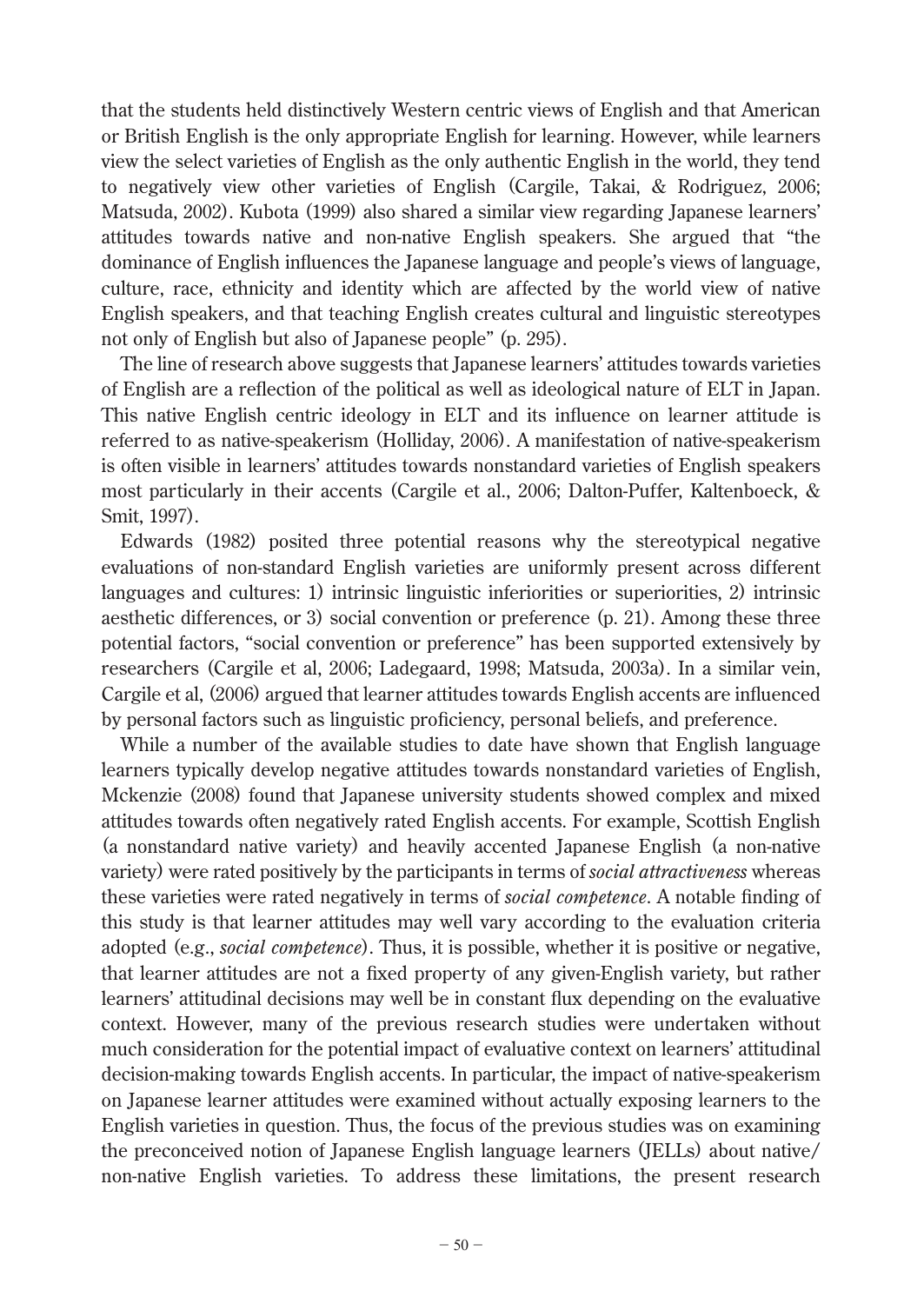attempted to explore the roles of factors associated with learner attitudes towards English varieties in a particular evaluative situation—the most desirable English accent for learning. The study thus attempted to provide an account on how learners may determine their attitudes towards English accents in the specific evaluative context by exposing learners to the sample speeches of four different English varieties.

In order to guide the study, the researcher posed the following research questions:

- RQ1. What factors are associated with JELLs' choice of an ideal English accent for learning?
- RQ2. Is Native Speakerism a viable factor in explaining JELLs' choice of an ideal English accent for learning?

# **Methods**

### **Participants**

A total of 178 Japanese high school students participated in this study. All participants were recruited from the same private high school located in a local town in Tokyo, Japan. In this school, participants were taking various English classes (e.g., English Reading and Oral English) taught by both Japanese as well as non-Japanese English teachers from U.S., U.K., and Malaysia.

### **Instrument**

The data were collected through a questionnaire (Appendix) which consists of two sections. The first section was designed to elicit data on the basic demographic information of participants such as age, and school grade. Additional questions were designed to obtain data on the nationalities of English teachers (e.g., American) by whom participants had ever been taught and the lengths of their English studies.

 The second section of the questionnaire aimed to elicit data on the attitudes of participants towards four English different accents: 1) American, 2) British, 3) Indian, and 4) Japanese. In addition, this section asked if participants determined their preferences due to the following qualities as perceived by participants: 1) Clarity, 2) Familiarity, 3) Authenticity, and 4) Other factors.

 Aside from the questionnaire, data collection involved the use of audio samples representing the four English accents. These samples were retrieved from an online public database, International Dialects of English Archive (Meier, 1997). All sample speakers were female and read the same short story containing all English language phonemes (see Appendix). The sample speakers are all native speakers of their respective English varieties.

### **Data collection Procedures**

Data were collected at school during a regular English class period. The researcher explained the purpose of the study and distributed the consent form as well as the questionnaire. All participants signed the consent form and completed the questionnaire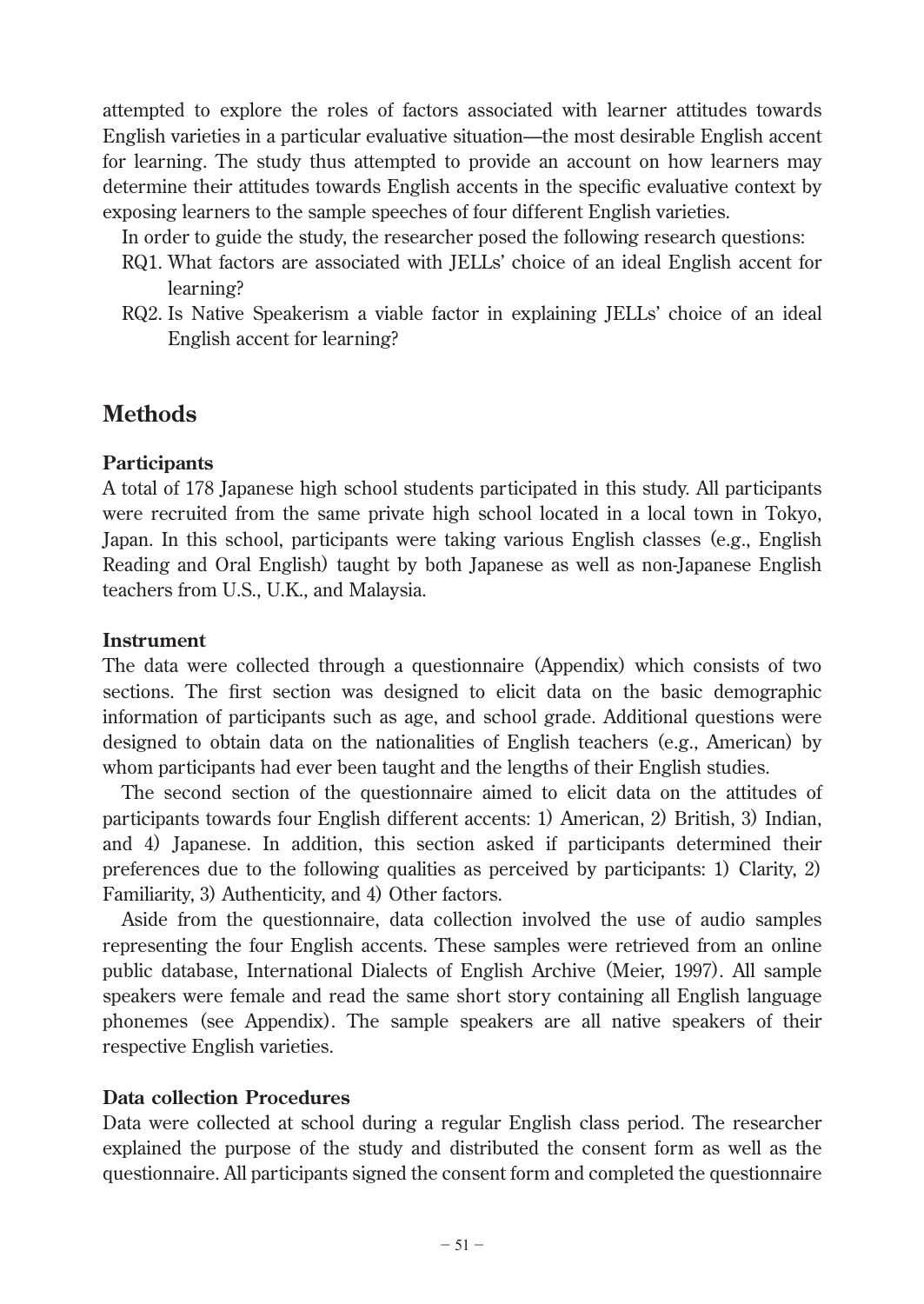in Japanese, which is their native language. Participants were first directed to answer the first section of the questionnaire. In the second section, participants listened to the sample speeches of two native varieties of English—American and British—and two non-native varieties of English—Indian and Japanese. These samples represent the three concentric-circles—a well-accepted classification framework of English varieties around the world—proposed by Kachru (1992). In order to control for a potential effect of preconceived attitudes towards English varieties, participants were directed to listen to the samples with no explicit information with regards to the varieties of English which the samples represent. Thus, participants had to determine their attitudes solely by listening to the phonological properties of the sample speeches such as segmental sounds, stress, rhythm, tone, pitch and intonation. In addition, potential differences in participants' listening skills were controlled by providing the speech script read by the sample speakers.

 After listening to the samples, participants assigned a number to each sample by the order of their preference for learning. Then, the participants were asked to identify in which country each variety of English is spoken and write their responses. After this task, the researcher revealed which variety of English each sample represented. Finally, the participants were allowed to rearrange the order of their learning preferences if the disclosed information affected the order of their initially selected preferences. In addition, those who made any change at this stage were asked to explain their reasons for the rearranged order in the questionnaire.

### **Data Analysis Procedures**

The researcher conducted frequency and crosstabulation analyses to examine:

- 1) the initially selected most desirable accent for learning,
- 2) potential factors which affect the initial choice of participants' learning preferences,
- 3) the participants' ability to identify English accents,
- 4) the observed change in their learning preferences, and
- 5) reasons for the change in their learning preferences.

The purpose of the analyses above is two-fold. One is to identify factors associated with participants' attitudinal decisions toward different English accents. The other is to examine if native-speakerism may contribute to participants' attitudinal change after the initial selection of the most preferable accent for learning. In summary, the following three categories of factors and their association with JELLs' attitudes toward four English accents are examined:

1. Linguistic factors: The term 'linguistic factors' indicates the

linguistic qualities as perceived by participants in terms of clarity, familiarity, or authenticity. The linguistic factors in the present study are operationalized as follows:

a) *Clarity* refers to listeners' perceptions as to how easy it is to understand a sample speech. I have intentionally used the term to distinguish it from *intelligibility* as defined by Smith & Nelson,  $(2009)$ . Since it is unreasonable to expect participants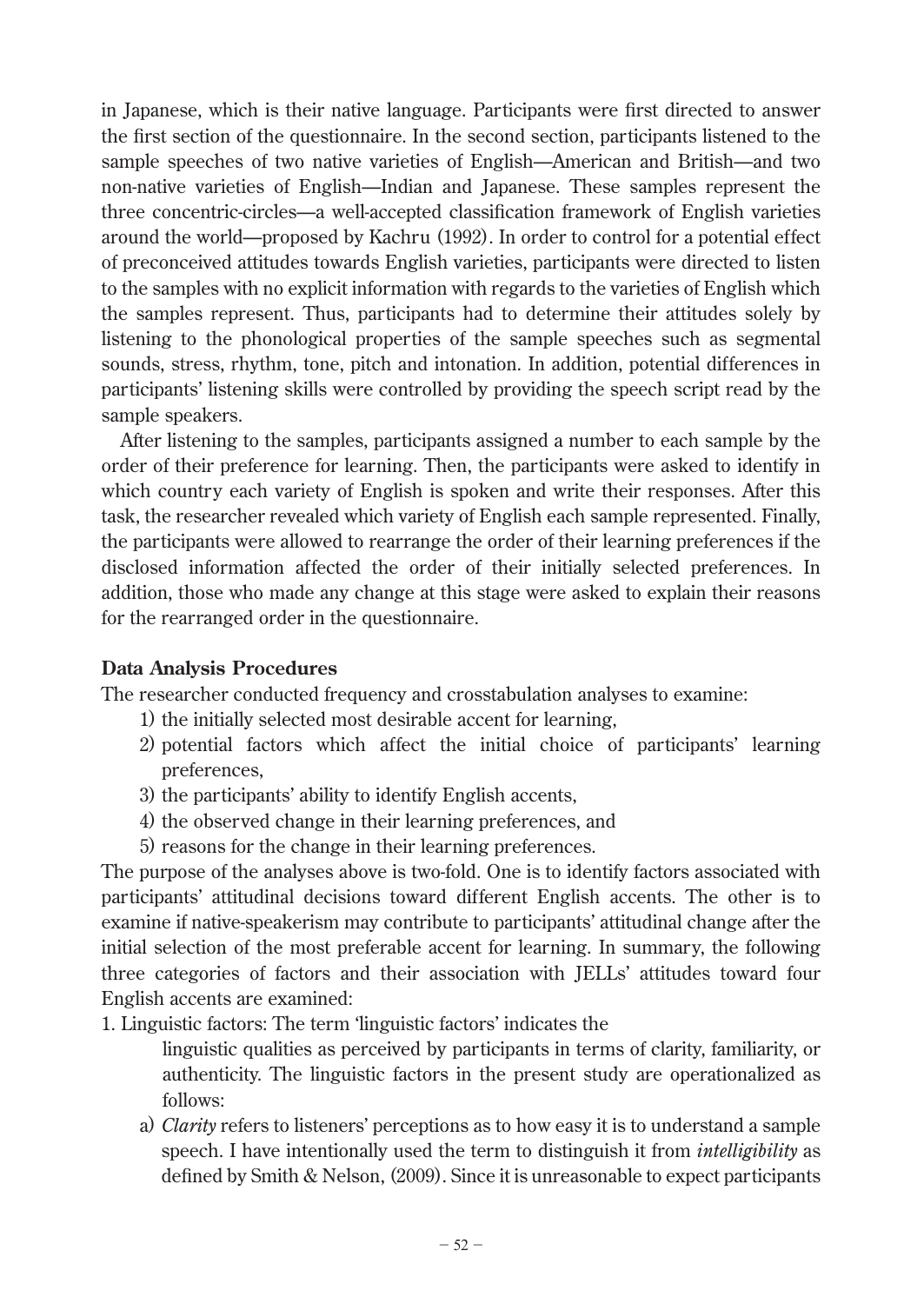to know the precise meaning of the term as we understand, I have opted to use *clarity* to mean acoustic qualities that are conducive to "intelligibility"," "comprehensibility", and "interpretability" (Smith & Nelson, 2009, p. 429)

- b) *Familiarity* refers to listeners' perceptions as to how familiar a sample speech sounds.
- c) *Authenticity* refers to listeners' perceptions as to how proper English-like a sample speech sounds.
- 2. Individual factor: the ability to correctly identify English accents.
- 3. Socio-political factor: native-speakerism, which refers to the socio-political convention to view native varieties of English as the only legitimate and authentic English for learning.

## **Results**

#### **The most desirable English accent for learning**

A frequency analysis was used to determine the most preferred accent that participants initially indicated. Table 1 shows that 110 participants perceived Outer Circle English accent (Indian English) to be the most preferable accent for learning. 64 participants chose Inner Circle English accents (American or British) to be the most preferable accent for learning. Finally, four participants chose Expanding Circle English accent (Japanese English) to be the most preferable accent. The analysis showed that Indian English was perceived to be the most favorable accent for learning.

| The most desirable English accent for learning |           |         |
|------------------------------------------------|-----------|---------|
| <b>English Varieties</b>                       | Frequency | Percent |
| Inner Circle                                   | 64        | 36.0    |
| Outer Circle                                   | 110       | 61.8    |
| <b>Expanding Circle</b>                        |           | 2.2     |
| Total                                          | 178       | 100.0   |

#### **Potential factors**

**Table 1**

**Linguistic Factors:** As shown in Table 2, the results of crosstabulation analysis indicate that *clarity* is highly associated with Outer Circle English, while *authenticity* is associated with Inner Circle English. *Familiarity* is the least popular reason associated with the most desirable accent. However, although the number is small, a proportionately higher number of participants who chose Inner Circle English reported *familiarity* as the reason for their choice.

 The results suggest that participants who chose American or British English accent as the most desirable for learning may value *authenticity* and they possibly desire to speak with native-like accents. As for *familiarity*, American or British English has long been the standard variety of English taught at schools in Japan. Thus, it is no surprise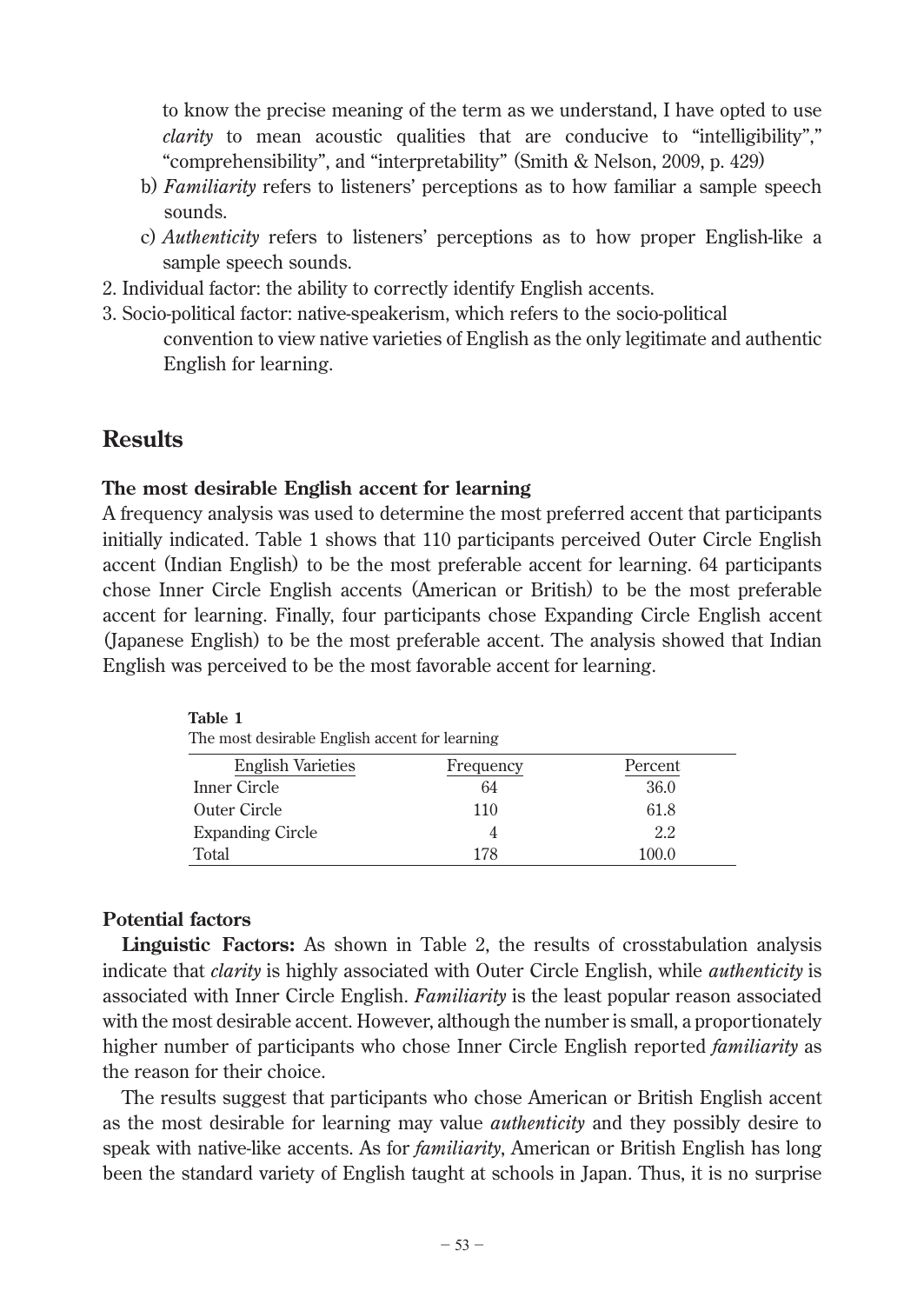that some of the participants who chose the Inner Circle English selected familiarity while there is no possible explanation as to why some participants in the Outer Circle group selected *familiarity* given the fact that none of the participants had never been taught by Indian English speakers. A majority of the participants in the Outer Circle group, however, appears to value *clarity*. They may have chosen Indian English because it sounded clearer or more intelligible to them and thus they assumed it would be easier to learn.

| Twiadonships between miguistic factors and the most desirable English accent for Ical milg |              |                   |              |             |                         |                   |       |              |
|--------------------------------------------------------------------------------------------|--------------|-------------------|--------------|-------------|-------------------------|-------------------|-------|--------------|
| <b>Linguistic Factors</b>                                                                  | Inner Circle |                   | Outer Circle |             | <b>Expanding Circle</b> |                   | Total |              |
| Authenticity                                                                               |              | 59 (33.5%)        |              | 5(2.5%)     |                         | $0 \quad (0.0\%)$ |       | 64 (36.0%)   |
| Clarity                                                                                    |              | $1 \quad (0.5\%)$ |              | 99 (55.6%)  |                         | $3(1.7\%)$        |       | 103 (57.8%)  |
| Familiarity                                                                                |              | 4(2.7%)           |              | $6(3.0\%)$  |                         | $1 \quad (0.5\%)$ |       | $11(6.2\%)$  |
| Total                                                                                      |              | 64 (36.0%)        |              | 110 (61.8%) |                         | $4(2.2\%)$        |       | 178 (100.0%) |

**Table 2** Relationships between linguistic factors and the most desirable English accent for learning

**Individual Factor: English accent identification ability.** Table 3 shows the summary of participants' accent identification ability and their choice of the most desirable accents. There are five levels of identification ability: *No identification*, *Low*, *Middle*, *High* and *Highest*. Each of them corresponds to the number of correctly identified accents ranging from 0 to 4. For example, *No identification* means that participants could not correctly identify any of the four accents whereas *Highest* means participants managed to correctly identify all four accents.

 As expected, not many participants were able to precisely identify which sample represents which variety of English. However, the vast majority of correctly identified accents were British and/or American accents. A notable point is that proportionately more participants with the two lowest identification ability groups—*No Identification and Low*—selected Outer Circle English as the desirable accent compared to Inner Circle English. As presented earlier, Indian English was perceived to be clearer than American or British English given the locus of association was found between Indian English and *clarity*. Hence, those two low identification groups appeared to have chosen Indian English for its perceived clarity. The result suggests that English learners with lower identification ability may well choose an English accent that is more understandable to them.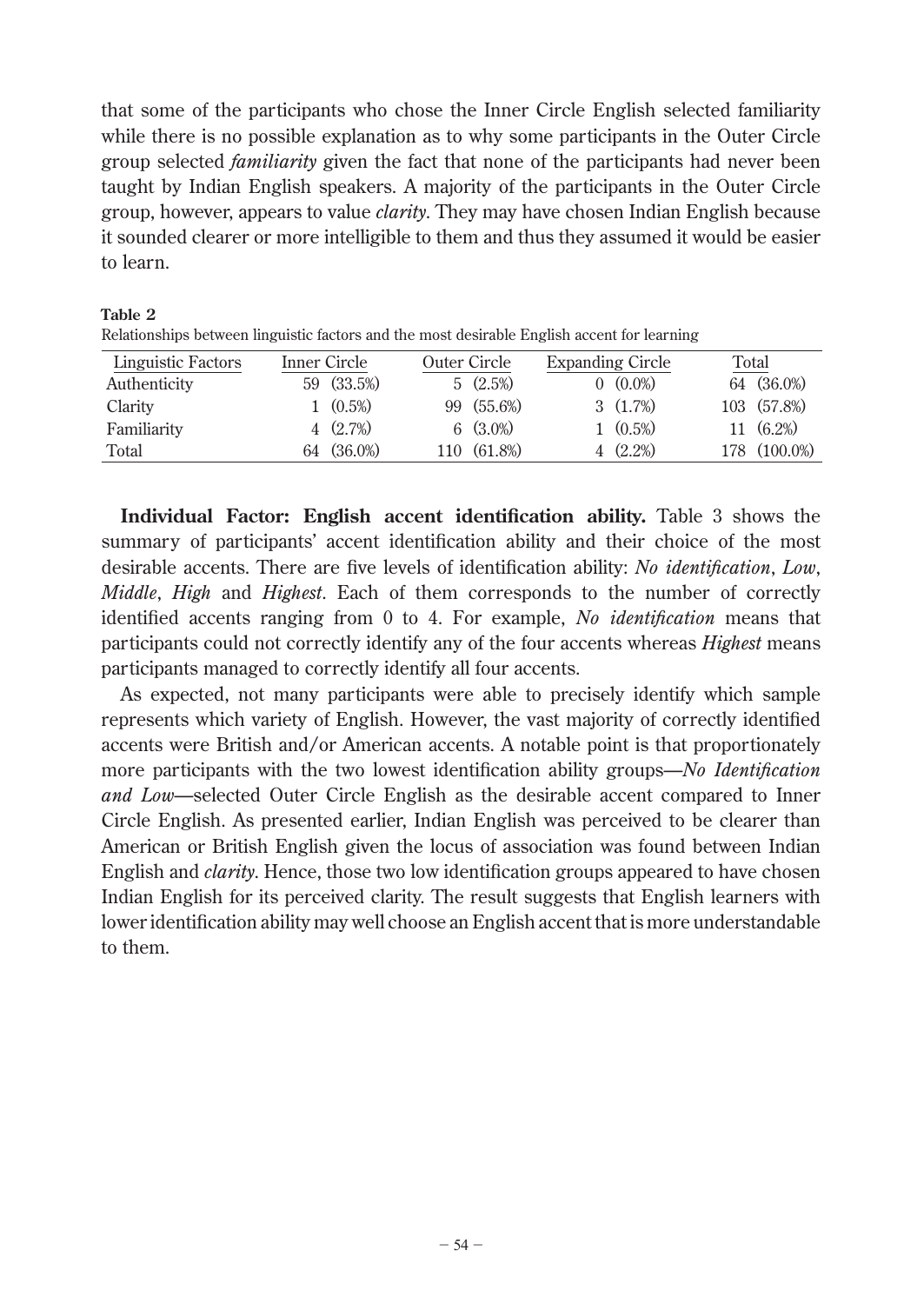|                |                   |    |              | <b>Most Desirable Accent</b> |                  |                         |              |
|----------------|-------------------|----|--------------|------------------------------|------------------|-------------------------|--------------|
|                |                   |    | Inner Circle | Outer Circle                 |                  | <b>Expanding Circle</b> | Total        |
|                | No Identification | 9  | $(5.6\%)$    | $26(15.0\%)$                 | $\left( \right)$ | $(0.0\%)$               | 35 (20.6%)   |
|                | $_{\text{Low}}$   |    | 16 (9.7%)    | 41 (22.5%)                   |                  | $(0.5\%)$               | 58 (32.7%)   |
| Identification | Middle            |    | 27 (15.1%)   | 26 (14.6%)                   |                  | $1 \quad (0.5\%)$       | 54 (30.2%)   |
| Level          | High              |    | $8(4.4\%)$   | 13 (7.5%)                    |                  | $0 \quad (0.0\%)$       | 21 (11.9%)   |
|                | Highest           |    | $4(2.2\%)$   | $4(2.2\%)$                   |                  | $2(1.2\%)$              | $10(5.6\%)$  |
| Total          |                   | 64 | $(36.0\%)$   | 110 (61.8%)                  |                  | $(2.2\%)$               | 178 (100.0%) |

**Table 3** Participants' English accent identification levels and the most desirable accent for learning

**Socio-political factor: Native-speakerism.** After the researcher revealed which varieties of English the four sample English speeches represent, participants were allowed to change the order of their learning preferences that they had initially indicated. Table 4 shows the results of frequency analysis on participants' most desirable English accent for learning before and after the identification of the four accents.

#### **Table 4** Most desirable English accent: Comparisons between pre and post identification

|                       | Inner Circle | Outer Circle | <b>Expanding Circle</b> | Total        |
|-----------------------|--------------|--------------|-------------------------|--------------|
| Before identification | 64 (36.0%)   | 110(61.8%)   | $4(2.2\%)$              | 178 (100.0%) |
| After identification  | 93 (52.4%)   | 84 (47.1%)   | $1 \quad (0.5\%)$       | 178 (100.0%) |

 A notable shift occurred in the numbers in Outer Circle English and Inner Circle English. After the identification of the sample speeches, 29 participants—26 from the Outer Circle group and three from the Expanding Circle group—changed their initial choice and selected Inner Circle English (either American or British) as the most desirable English accent for learning. This indicates that the identification of the samples affected the participants' preferences. In other words, the knowledge of which sample represents what English variety appeared to have caused this shift.

 In order to further examine the cause of this shift, the researcher analyzed the comments obtained from 29 participants who changed their initial choice. Table 5 presents a summary list of participants' comments explaining their reasons for the change. Some of the comments were virtually the same in meaning. Thus, they were summarized into one statement. These 29 participants initially chose Outer Circle or Expanding Circle as the most desirable English to learn. However, after the identification of the samples, they moved to the Inner Circle group.

 As the comments clearly indicate, the participants uniformly displayed positive attitudes towards native varieties of English by ascribing a privileged status to American or British English. In addition, the participants collectively expressed that native English accents are most suited for English language learning. Based on the nature of the comments, the socially created image that they have about American or British English as the authentic English is what seems to have determined their attitudes and prompted the shift. In other words, the shift from their initial attitudinal decisions could be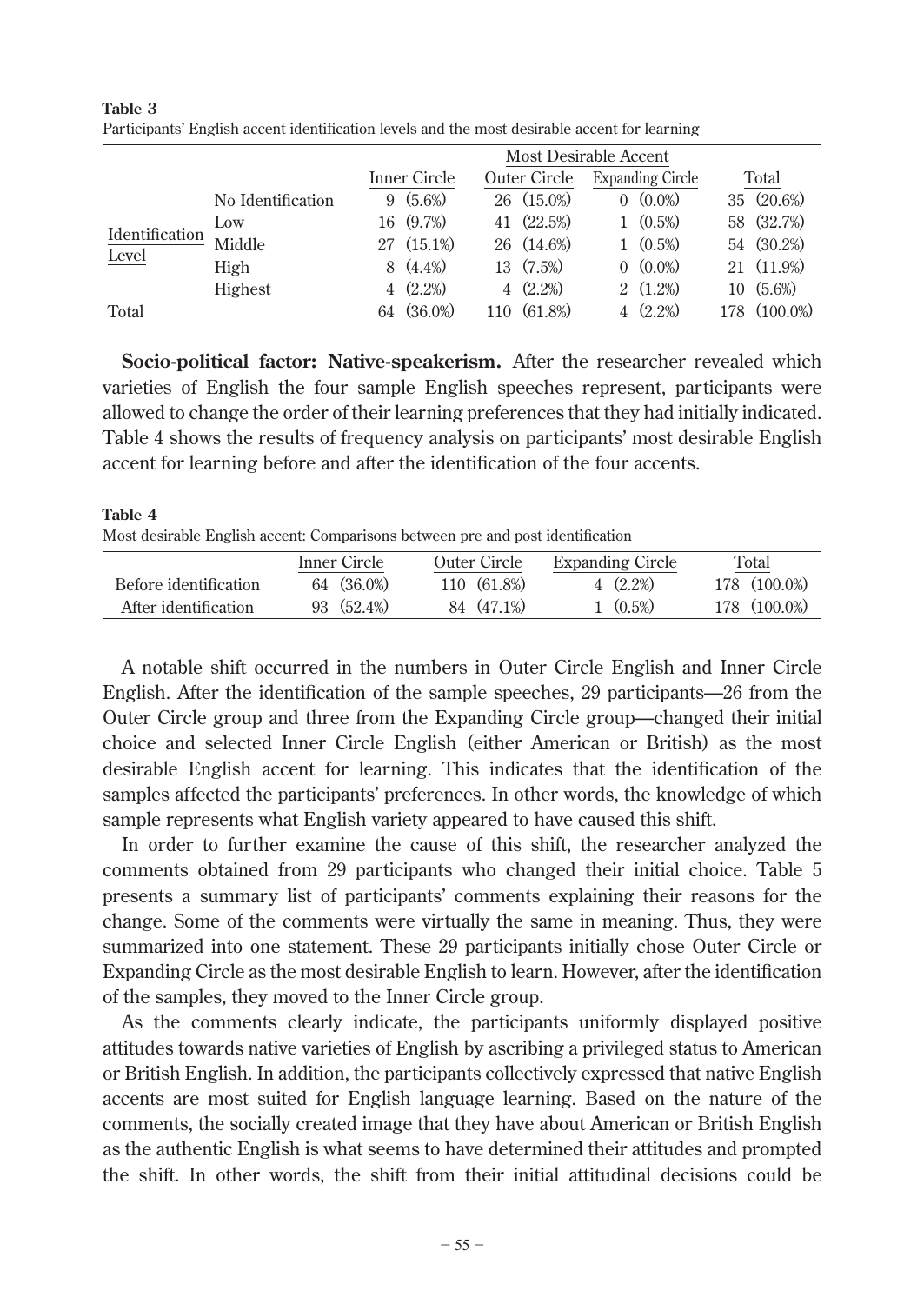attributed to the influence of native-speakerism.

#### **Table 5**

Participants' reasons for selecting American or British English accents

| a. If I were to learn English, I want to learn native speaker English.                                  |
|---------------------------------------------------------------------------------------------------------|
| b. I feel like American English is the real/authentic English. So I want to learn native speaker        |
| English.                                                                                                |
| c. American English is the most common accent of all. That is why.                                      |
| d. I want to learn British English. That's the REAL English.                                            |
| e. I don't think Japanese English works in a practical situation. But I think British or American       |
| English works in the real life communicative situation.                                                 |
| f. I chose Indian English but I want to learn American English.                                         |
| g. I want to learn English spoken by people who really use it.                                          |
| h. I hear Japanese English all the time. I want to learn American English as much as possible.          |
| i. American or British English is suited for education.                                                 |
| j. American English is the official English. So it's the most desirable English to learn.               |
| k. I feel like American or British English is "ah that's more like it!" but Indian or Japanese English? |
|                                                                                                         |

Nah.

# **Discussion**

The present research has identified several factors associated with participants' attitudinal decisions: a) *familiarity*, b) *clarity*, c) *authenticity*, d) *ability to identify English accents*, and e) *native-speakerism*. The findings suggest that JELLs' attitudinal decisions are a result of complex interplay of personal and social factors; learners do not simply follow the same value system or the allegedly pervasive ELT ideology—nativespeakerism—in determining their attitudes towards English varieties. Thus, learners' attitudes toward English varieties may well vary depending on their personal values and purposes for learning English. Ellis (2008) stated that leaners' beliefs emerge from a variety of sources and they are "situational" and "dynamic" (p. 22). A similar point was raised by Kasai, Lee, & Kim (2011) who argued that students' perceptions regarding native and non-native English are not fixed but highly contextual. The attitudes of English learners towards varieties of English, therefore, are diverse and it manifests as a result of the intricate interaction of social and personal factors rather than a single unifying factor—the native-centric ideology.

 Many language education institutions in Japan often uphold *native speaker only policy*  and exclude potential English speaking teachers from Outer and/or Expanding Circle countries. (Braine, 1999). This echoes a recurrent argument that native-speakerism has been a major force which affects the hiring practices of language schools in many English as a foreign language countries (Braine, 1999). In the case of Japan, the ministry of Education, Culture, Sports, Science and Technology has been placing native English speaking teachers in public schools under the banner of the JET program (McConnell, 1995; Yano, 1992). Also, in Japanese higher education, native speaker varieties of English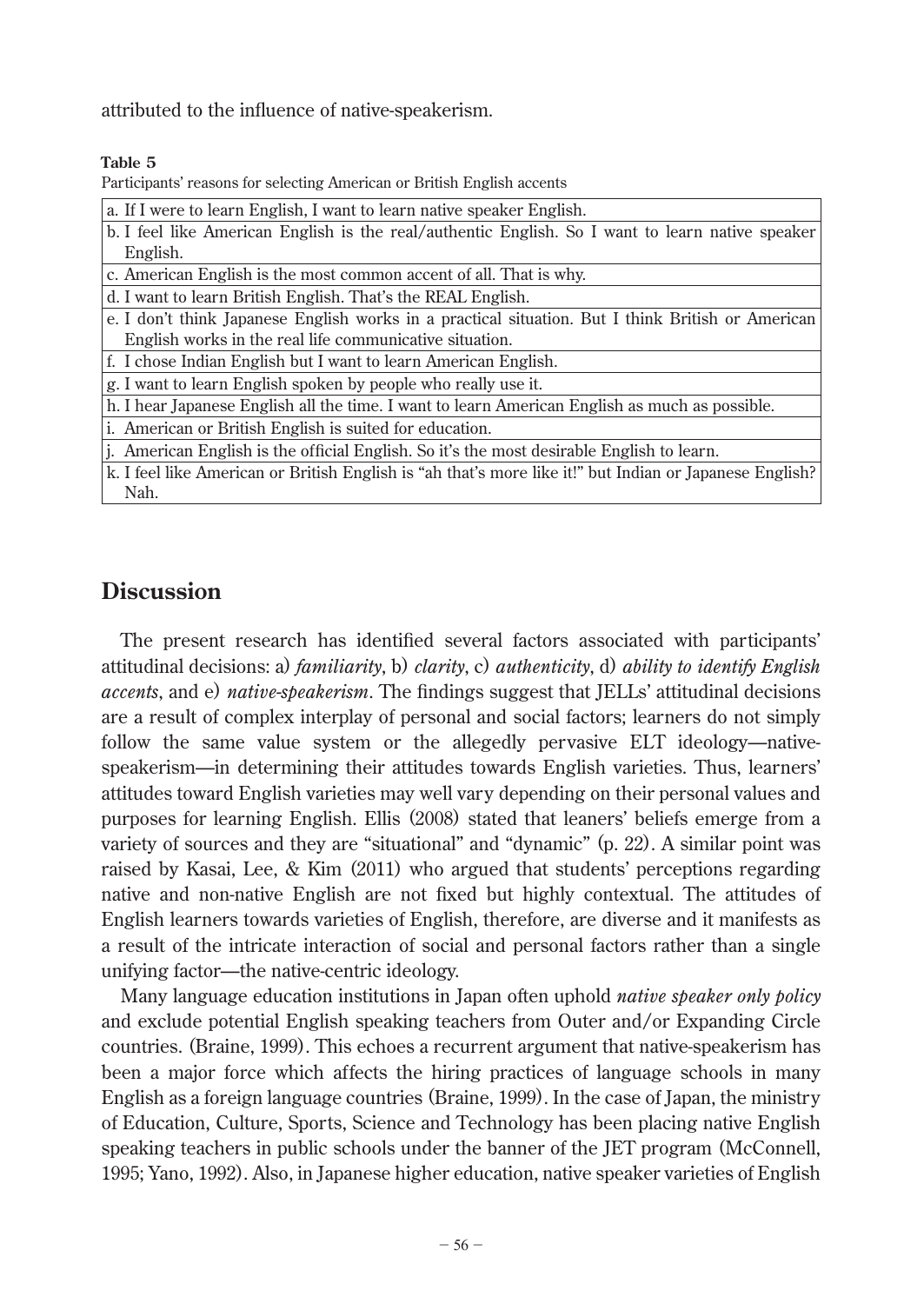are predominantly chosen as the classroom model without a critical evaluation of the pedagogical decision. In the face of the unquestioned norm, some researchers argue that English learners should be familiarized with various types of English including native and non-native accents since the speech community of English speakers in the world represents diverse cultural and linguistic backgrounds (Crystal, 2003, Matsuda, 2017). However, even when the inclusion of other varieties of English is recommended, school administrators typically refuse such recommendation claiming that students want to be taught by native speakers (Braine, 1999). In relation to this issue, the present study suggests that native-speakerism has indeed some level of impact on learners' attitudes as seen in the shift occurred after the identification of the speech samples reflecting how they view native English accents. However, the study also shows that there is no general consensus as to what variety of English students wish to learn. In fact, students seem to make a more complex and varied decision regarding the ideal English to learn while weighing the particular English variety's social standing to linguistic qualities as they perceive. JELLs' attitudes are thus possibly determined through a dynamic interplay of individual as well as socio-political factors in the process of establishing their L2 identity. Through the lens of postmodern perspectives on language and identity, Morgan (2001), for instance, states:

We also think about language differently and in ways that parallel the dynamics of identity. Critical theorists emphasize that language is a social practice, rather than a neutral product of mind or nature. Language is used to *position* people, defining what is possible and desirable for individuals and communities (p. 42).

The relationship between L2 pronunciation and L2 identity has been widely studied from linguistic, social, and/or political perspectives. The results of the previous studies repeatedly showed that L2 pronunciation is inextricably linked to L2 identity (e.g., Jenkins, 2000). Correspondingly, it raises an important ethical question regarding the educational right of English learners and of active construction of their L2 identity. For example, is it a justifiable practice to force a particular English variety on learners when some may wish to learn a different variety of English for their personal reasons or purpose of learning? If so, what is a justification for such practice?

 The present research has shown that learners' choice of ideal accent for learning varies as some value *authenticity* while others value *clarity* suggesting that their construction of L2 identity may well be on different paths—to become a native-like speaker and/or to become an intelligible speaker of English. Under native-centric ELT practices and English education in general, it can be argued that students are not given a fair opportunity to determine what is *possible* and *desirable* in their own right. English language education particularly in Japan, in this sense, is a highly top-down practice which may deprive students of the right to choose and actively construct their L2 identity. What perhaps is lacking in the current ELT practice in Japan is the awareness of *de facto* role of the English language wherein anyone who is an effective English user should have equal access to the vast speech community of English speakers around the globe. Learners may choose to pursue a native-like accent as an individual choice to construct his/her L2 identity. In the same manner, learners may choose not to. As the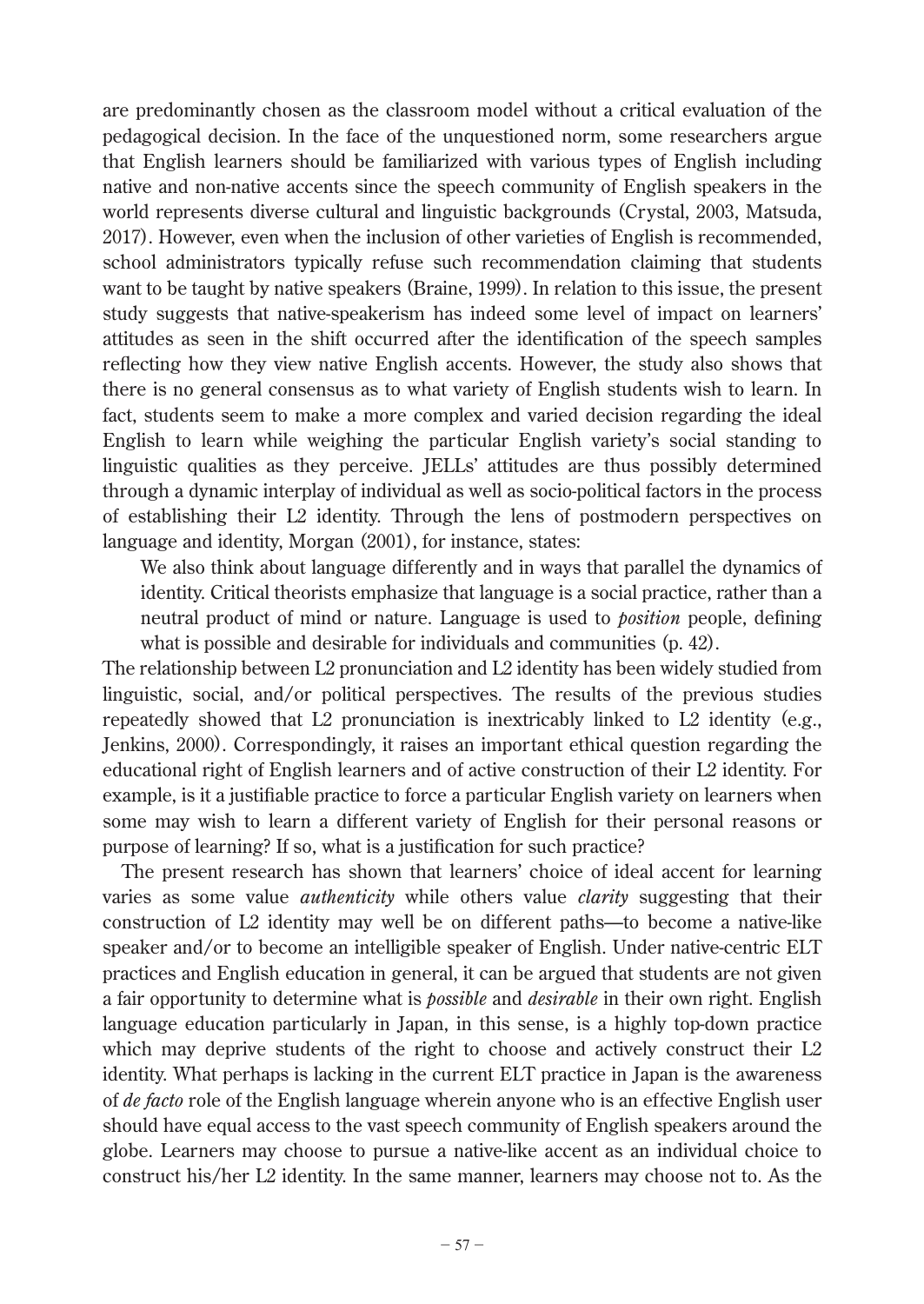present study demonstrated, JELLs' perceptions of ideal English accents for learning are highly value-laden. In addition, considering the significant connection between  $L2$ pronunciation and L2 identity, ELT practitioners in Japan may need to revisit their assumption of the essential goal of English teaching, and how it may influence students' L2 identity development in their learning process.

# **Conclusion**

 The present research examined JELL's attitudes towards four different English accents with an aim to identify factors associated with their perceived ideal accents for English language learning. The study found that JELL's attitudinal decisions and associated reasons vary depending on their perceived value of each accent in terms of its linguistic quality and/or sociopolitical status. One major limitation to be noted in this space is that the speech samples used in the study were all female speakers and only one sample was used per English variety. Therefore, these samples alone were hardly representative of the corresponding English varieties. Future studies should be conducted while attending to the limitation above and continue to investigate factors associated with the attitudes of English learners towards varieties of English. Such studies should advance our understanding of the nature of learner attitude and may prove useful to critically evaluate the current status of underlying ELT ideology in Japan, and perhaps its impact on the construction of JELLs' L2 identity.

# **References**

- Braine, G. (Ed.). (1999). *Non-native educators in English language teaching*. Mahwah, NJ: Lawrence Erlbaum.
- Canagarajah, A. S. (Ed.). (2005). *Reclaming the local in language policy and practice.* Mahwah, NJ: Lawrence Erlbaum.
- Cargile, A., & Takai, J., & Rodriguez, J. (2006). Attitudes towards African-American vernacular English: A US export to Japan? *Journal of Multilingual and Multi Cultural Development*, *27*(6), 443-456.
- Crystal, D. (1997). *English as a global language*. Cambridge: Cambridge University press.
- Dalton-Puffer, C., & Kaltenboeck, G., & Smit, U. (1997). Learner attitudes and L2 pronunciation in Austria. *World Englishes, 16*(1), 115-128.
- Edwards, J.R. (1982). Language attitudes and their implications among English speakers. language variations. In E. B. Ryan & H. Giles (Eds.), *Attitudes toward language variation* (pp. 20-33). London: Edward Arnold.

Holliday, A. (2006). Native-speakerism. *ELT Journal, 60*(4), 385-387.

Jenkins, J. (1998). Which pronunciation norms and models for English as an international language? *ELT Journal*, *52*(2), 119-126.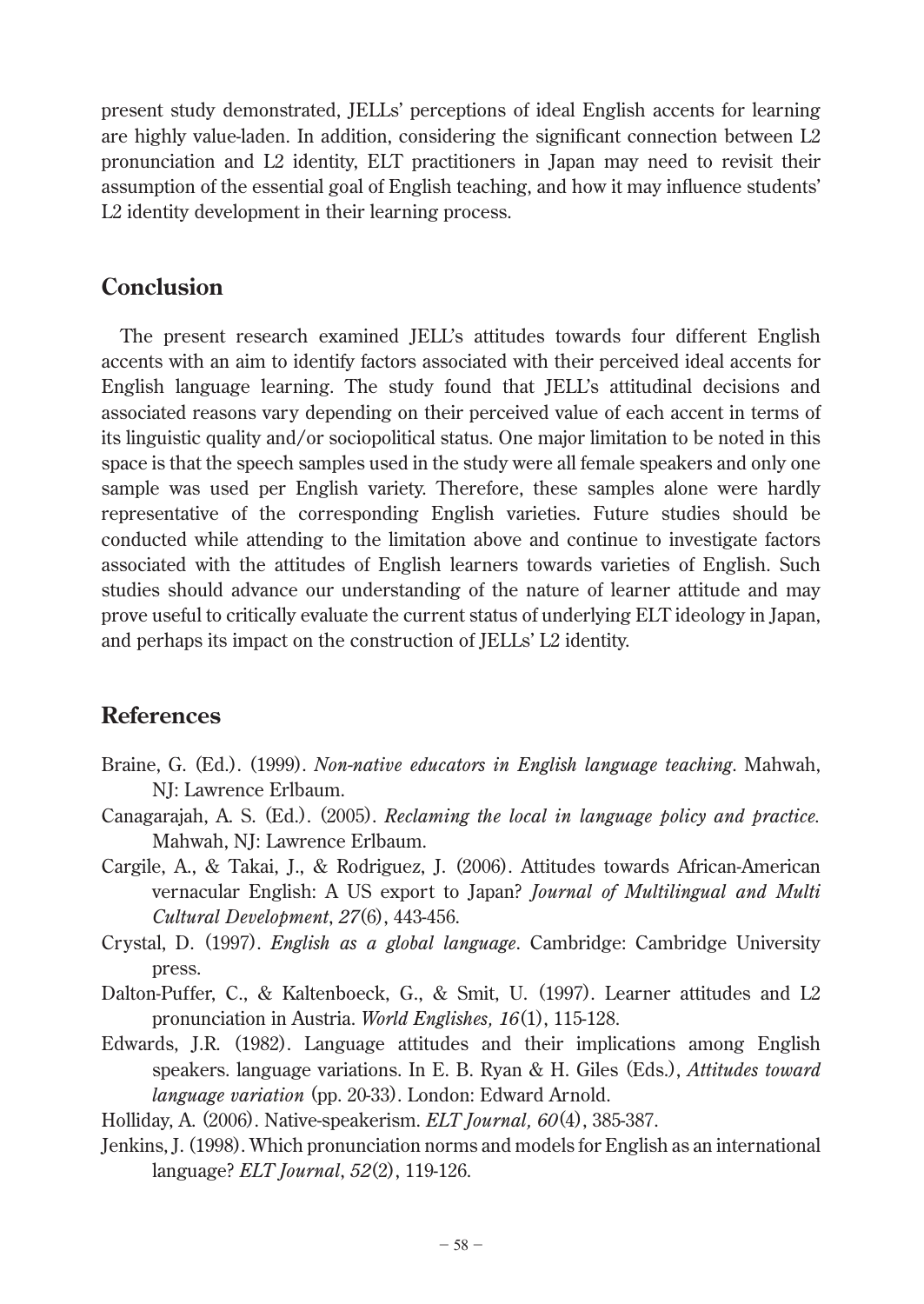- Jenkins, J. (2000). The phonology of English as an international language. Oxford: Oxford University press.
- Kachru, B. B. (Ed.). (1992). *The other tongue: English across cultures* (2<sup>nd</sup>.ed.). Urbana and Chicago: University of Illinois Press.
- Kasai, M., Lee, J., & Kim S. (2011). Secondary EFL students' perceptions of native and nonnative English-speaking teachers in Japan and Korea. *Asian EFL Journal 13*  (3). Retrieved June 16, 2017 from http://asian-efl -journal.com/journal-2011/
- Kubota, R. (1998). Ideologies of English in Japan. *World Englishes, 17*(3), 295-306.
- Ladegaad, H. (1998). National stereotypes and language attitudes: the perception of British, American and Australian language and culture in Denmark. *Language & Communication 18*, 251 -274.
- McConnell, D. (1995). Japan jets international: Implementing innovations in educational policy. In Montogomery, D. J. & Rondinelli, A. D. (Eds.). *Great policies: Strategic innovations in Asia and the pacific basin* (pp. 75-97).
- Meier, P. (1997). International dialects of English archive. Retrieved October 5, 2008 from http://web.ku.edu/idea/index.htm
- Matsuda, A. (2002). "International understanding" through teaching world Englishes. *World Englishes, 21*(3), 436-440.
- Matsuda, A. (2003a). The ownership of English in Japan. *World Englishes, 22*(4), 483-496
- Matsuda, A. (2003b). Incorporating World Englishes in Teaching English as an International Language. *TESOL Quarterly, 37*(4), 719-729.
- Matsuda, A. (Ed.). (2017). *Preparing teachers to teach English as an international language*. Multilingual Matters, Bristol, UK.
- McKenzie, R. (2008). Social factors and non-native attitudes towards varieties of spoken English: A Japanese case study. *International Journal of Applied Linguistics, 18*(1), 63 -88
- Morgan, B. (2001). Language, identity, and ESL pronunciation: An integrated approach. *Contact*, *27*(2), 41-48.
- Smith, E. L., & Nelson, L. C. (2009). World Englishes and issues of intelligibility. In B. B. Kachuru, Y. Kachuru, & C. L. Nelson (eds.), *The Handbook of World Englishes* (pp. 428-445). West Sussex, UK: Blackwell Publishing Ltd.
- Yano, Y. (1992). Foreign language teaching in Japan in the 21<sup>st</sup> Century, AILA Review 9, 63-68.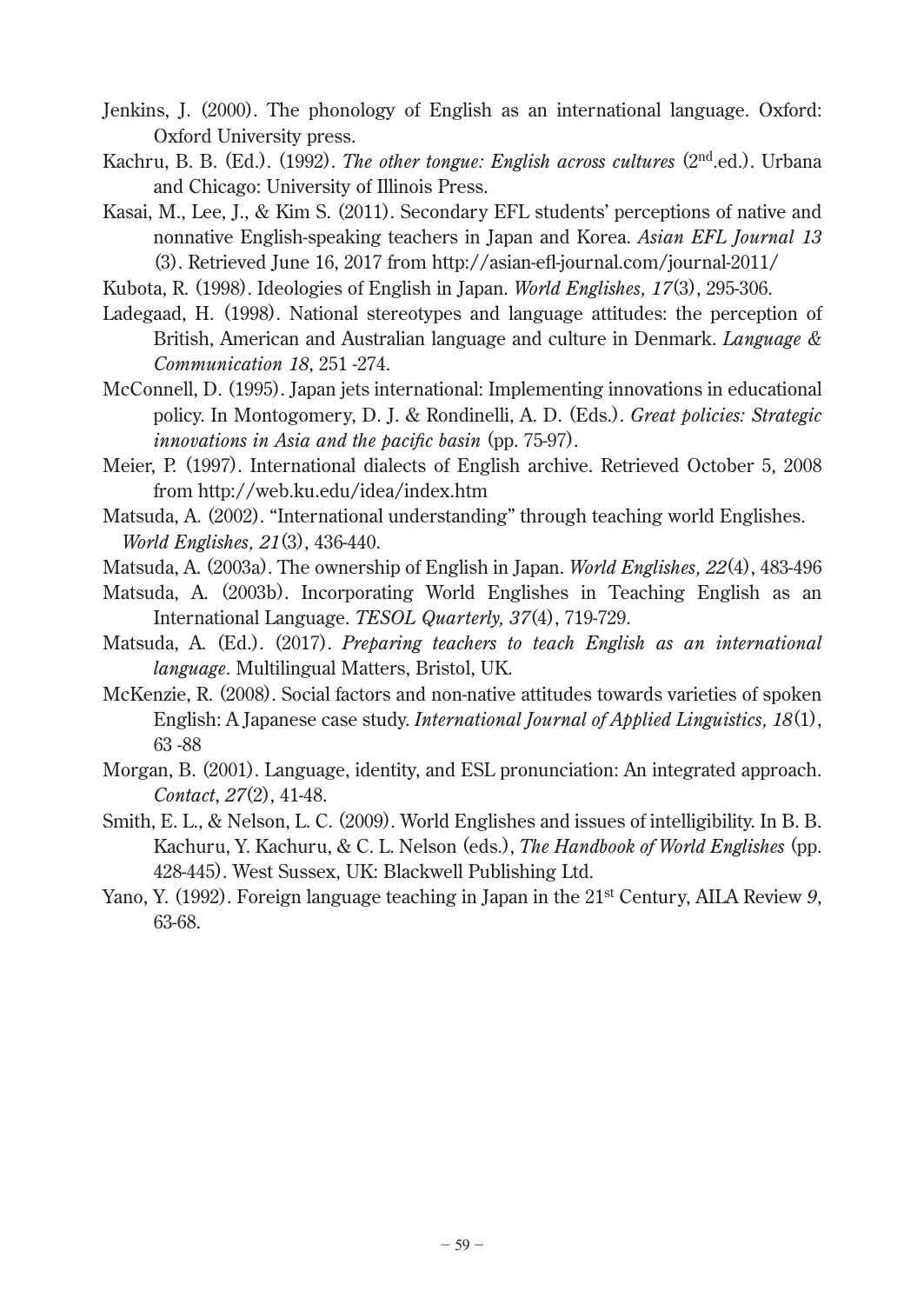### **Appendix: Questionnaire (Japanese)**

日本人英語学習者の英語アクセントへの態度についてのアンケート このアンケートの目的は、非英語圏の英語学習者の多様な英語アクセントへの態度をより深く理 解することにあります。アンケートは二部構成になっており アンケート実施中は、他の人との意見の交換や私語等控えて頂くようにお願いいたします。

セクション 1

| 1.あなたは、何歳ですか。                                     | 歳 |
|---------------------------------------------------|---|
| 2.あなたの現在の学年は何ですか。                                 | 年 |
| 3. これまで、学校で何年英語を勉強してきましたか。                        | 年 |
| 4. これまで、学校以外の場所(語学学校・塾・家庭教師等)で<br>何年英語を勉強してきましたか。 | 年 |

#### セクション 2

このセクションでは、4 つのスピーチを聞き比べ、あなたが学習したいという英語の好みの順にそ れぞれのスピーチを格付けしてください。4 つのスピーチの話し手は同じ原稿を読み上げます(下 記参照)。スピーチのサンプルは二回だけしか、放送されませんので注意してお聞きください。最 初の放送から約 1 分間の小休止の後再度全てのサンプルが放送されます。聞き取りが終了したら、 それぞれの( )の中に 1 ~ 4 の数字を割り当ててください。1 は「最も学習に好ましいと思うも の」、4 は「最も学習に好ましくないもの」を意味するものとします。

\*Well, here's a story for you: Sarah Perry was a veterinary nurse who had been working daily at an old zoo in a deserted district of the territory, so she was very happy to start a new job at a superb private practice in North Square near the Duke Street Tower. That area was much nearer for her and more to her liking. Even so, on her first morning, she felt stressed. She ate a bowl of porridge, checked herself in the mirror and washed her face in a hurry. Then she put on a plain yellow dress and a fleece jacket, picked up her kit and headed for work.

\*Well, here's a story for you(この部分が聞こえないサンプルもありますのでご注意ください)

**5**.下記の指標を下に **4** つのサンプルを学習したいと思う順に数字を入れて下さい。

最も学習に好ましい **1 2 3 4** 最も学習に好ましくない

**Sample A ( ) Sample B ( ) Sample C ( ) Sample D ( )**